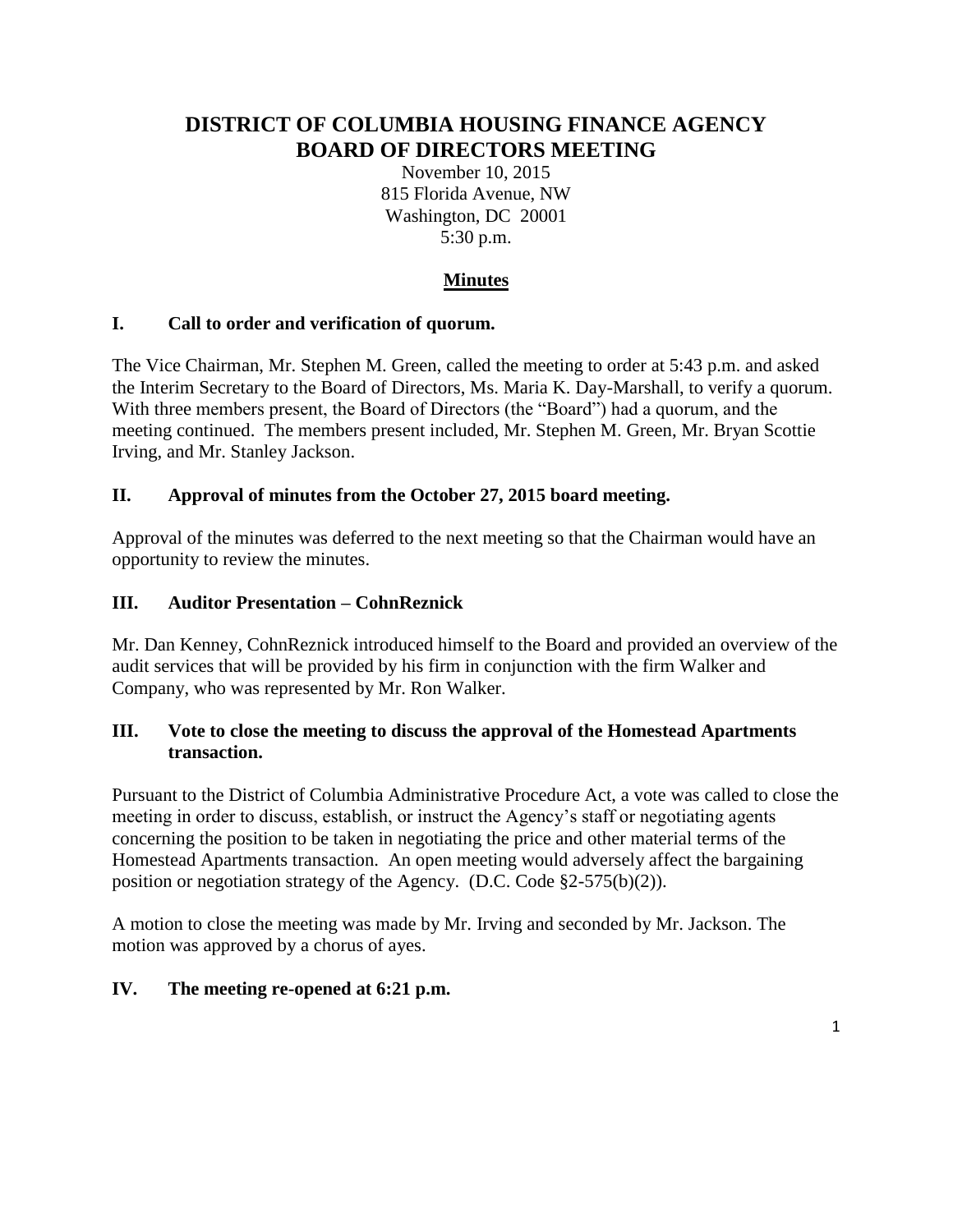#### **V. Consideration of DCHFA Resolution No. 2015-19, an Eligibility Resolution for Homestead Apartments (\$6,500,000).**

Ms. Day-Marshall introduced the Resolution and then introduced Anthony Waddell, Director of Public Finance, who then introduced Mr. Martin Lucero, the Development Officer for this transaction. The principal developer and sponsor of the project is Hampstead Jefferson Partners, which is comprised of a joint venture between the Hampstead Group, Inc. and UrbanMatters Development Partners, LLC. The project consists of the acquisition of an existing building, located at 812 Jefferson Street, in the Brightwood area of Northwest. The building is a threestory, fifty-five (55) unit apartment building with fourteen (14) garage parking spaces. The bedroom mix will include six (6) efficiency units, forty-seven (47) one-bedroom units and two (2) two-bedroom units. Eighty percent (80%) of the units will be set aside for persons and families earning sixty percent (60%) of the area median income or less.

The following people were present at the meeting in support of the project: Cynthia White (Tenant Association President); Ray Nix (UrbanMatters - Principal); Jeff Jallo (Hampstead – Principal); Patrick Harper (Hampstead); Mark Sidorczuk (Hampstead Construction/Design Manager); Walda Yon (Latino Economic Development Corporation "LEDC"); Raquel Colon (LEDC); Maria Godoy (LEDC); Terrence Kelly (Edgewood Management Vice President); and Todd Bolling (Edgewood Management Regional Manager). Mr. Nix provided introductions and a brief presentation of the project. Mr. Nix also noted that the development team has met with the Advisory Neighborhood Commissioner Single Member District representative, Mr. Sheon, as well as Councilmember Brandon Todd, and has received community support from both of those elected officials.

Ms. Cynthia White then provided a history of how LEDC helped guide the tenants through the Tenant Opportunity to Purchase Act (TOPA) process and presented options to the tenants. The tenants opted to select the current development team and have worked collaboratively with the developers throughout the design phases to get to their current status.

Mr. Jallo then provided a detailed overview of the scope of work. The developer intends to do a great deal of interior upgrading while preserving the historic character of the building. Also, the developer will be installing solar panels in an effort to improve energy and cost efficiencies. There will also be significant security upgrades, which Ms. White indicated will be critical to the successful operation of the property.

Mr. Green and Mr. Irving asked for more details on the efficacies of the proposed heating and cooling systems. The developer explained the current proposal but agreed to re-examine it if the currently proposed system is the most cost effective while maximizing the residents' comfort.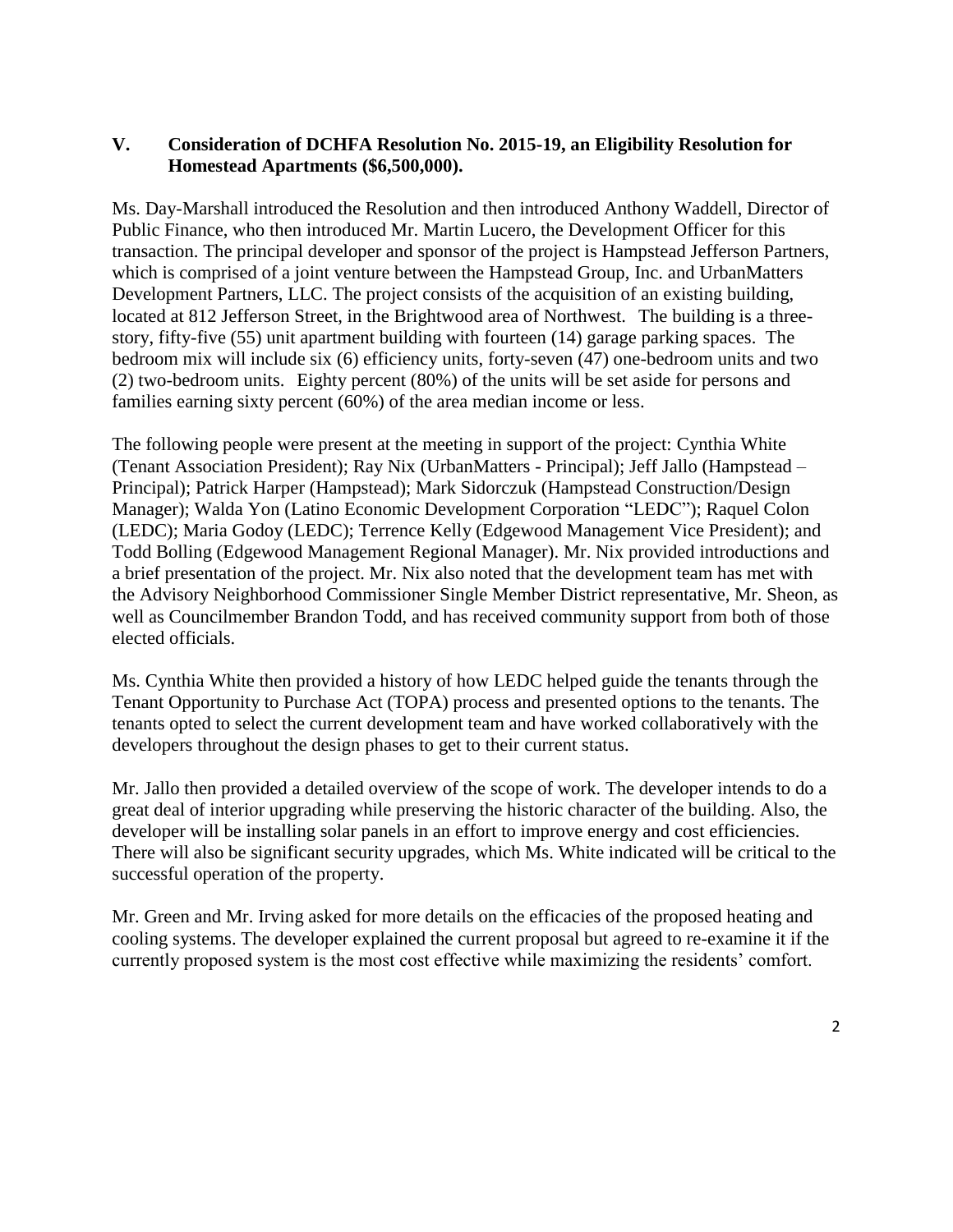Mr. Irving asked why only eighty percent (80%) of the units were being set aside as tax credit units. Mr. Nix replied that the developer estimated that approximately twenty percent (20%) of the residents might be over income, and the developer agreed with the tenants that there would be no displacement of current residents. The developer also agreed that rent increases for current residents will be limited for both residents who are not income-eligible for tax credit units and residents who would be eligible to reside in tax credit units.

Mr. Jackson asked how relocation of current residents will be minimized given that there are only one or two vacant units currently. Mr. Jallo replied that the developer intends to acquire the property at the end of January, and once title is transferred they will discontinue re-letting vacant apartments. This is anticipated to be a few months in advance of the anticipated closing date. If residents must be relocated off-site, money has already been budgeted for that expense. Also, the developer has three nearby properties to which residents of this development could be relocated if necessary. All of those properties are within approximately a half a mile of this building.

Ms. Yon provided an overview of the services that LEDC intends to provide for the residents, most of which focus on financial literacy and credit counseling. Approximately sixty percent (60%) of the current residents are Spanish-speaking, so there will be opportunities for Englishspeaking residents to learn Spanish and vice versa.

The Resolution was moved by Mr. Irving and seconded by Mr. Jackson. Ms. Day-Marshall called the roll, and with three votes in the affirmative, the Resolution was approved.

## **VI. Interim Executive Director's Report.**

- There will be a ribbon cutting for Highland Terrace this Thursday at 3:00 pm. The address is 852 Barnaby Street, SE.
- The African American Real Estate Professionals annual gala will be held this Thursday evening at the Reagan Building.
- So Others Might Eat ("SOME") will hold their annual gala on Saturday evening at the Building Museum. The Agency has two tickets for that event.
- Staff closed the SOME Benning transaction on October 30th.
- Reminder that the Board Orientation will continue on November  $20^{th}$  from 11:00 to 1:00 here at the Agency.
- December Board Meeting dates are December  $8<sup>th</sup>$  and  $22<sup>nd</sup>$ .
- The Holiday Party will be held on December  $11^{th}$  from 6:00 p.m. until 10:00 p.m. here at the Agency.
- MANNA is having their annual event this evening, and representatives from the Agency are currently attending.

## **VII. Adjournment.**